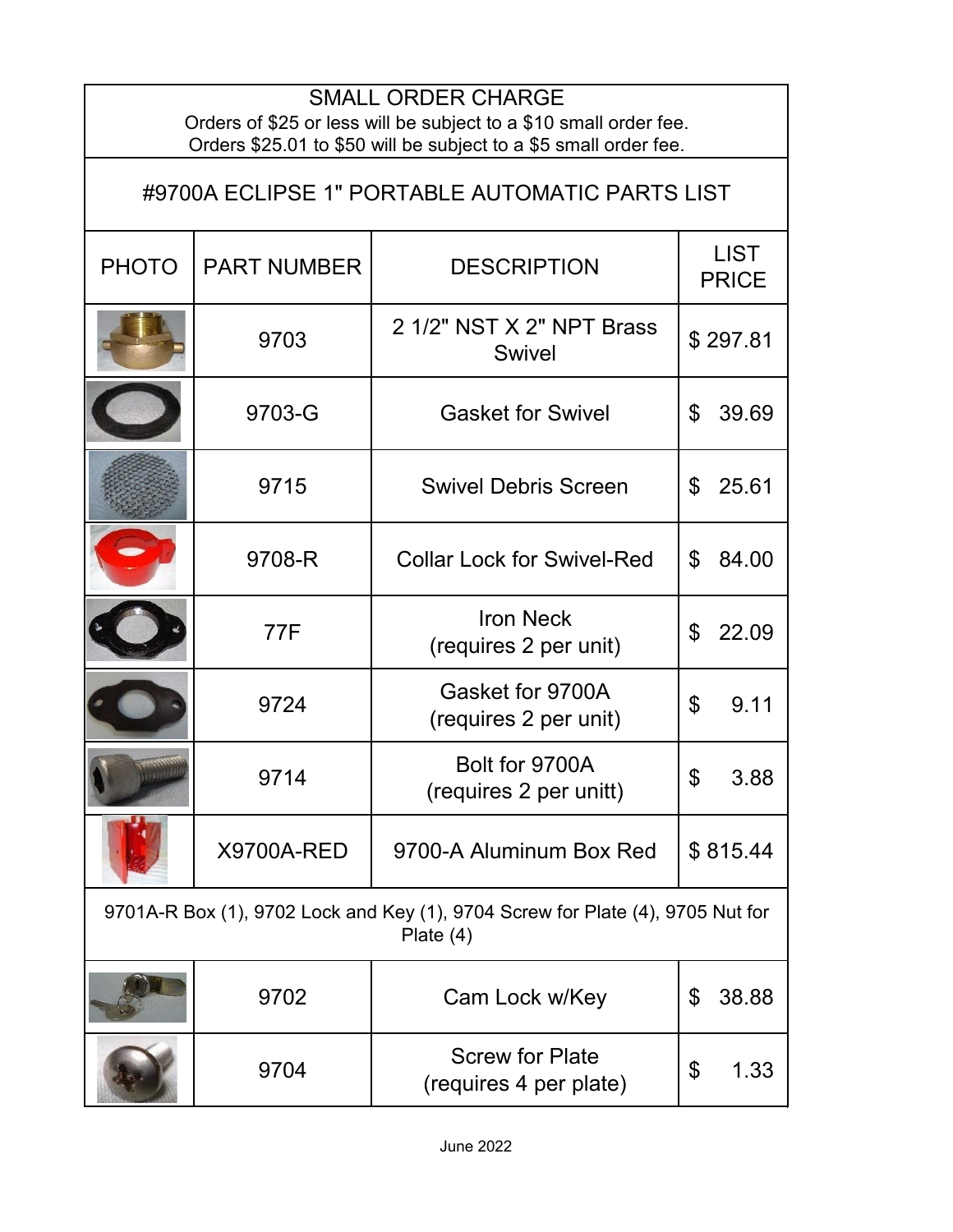|                                                                                               | 9705                     | <b>Nut for Plate</b><br>(requires 4 per plate) | \$<br>1.33                  |  |
|-----------------------------------------------------------------------------------------------|--------------------------|------------------------------------------------|-----------------------------|--|
|                                                                                               | 9520                     | 1" PGV Valve                                   | \$103.44                    |  |
|                                                                                               | X9517                    | Controller with Battery for<br>9700A           | \$523.88                    |  |
| 9517 Controller (1), 9518 Battery (2), 9434 Cover (1), HV458200 Solenoid (1)                  |                          |                                                |                             |  |
|                                                                                               | 9434                     | <b>Controller Cover Button</b>                 | $\mathbb{S}$<br>9.71        |  |
| #9700A 1" PORTABLE AUTOMATIC OPTIONS PARTS LIST                                               |                          |                                                |                             |  |
| <b>PHOTO</b>                                                                                  | <b>PART NUMBER</b>       | <b>DESCRIPTION</b>                             | <b>LIST</b><br><b>PRICE</b> |  |
|                                                                                               | X9700A-<br><b>YELLOW</b> | 9700-A Aluminum Box Yellow                     | \$815.48                    |  |
| 9701A-Y Box (1), 9702 Lock and Key (1), 9704 Screw for Plate (4), 9705 Nut for<br>Plate $(4)$ |                          |                                                |                             |  |
|                                                                                               | 9708-Y                   | <b>Collar Lock for Swivel-Yellow</b>           | \$<br>84.00                 |  |
|                                                                                               | X9714                    | 9700 1" Diffuser<br>(Specify Color)            | \$250.00                    |  |
|                                                                                               | 9702-K                   | Key Only for 9700 Lock                         | \$<br>8.89                  |  |
|                                                                                               | X9530                    | <b>Bluetooth Controller Complete</b>           | \$410.00                    |  |
| 9530 Bluetooth Controller (1), 9531 Battery (2), 9434 Cover (1)                               |                          |                                                |                             |  |